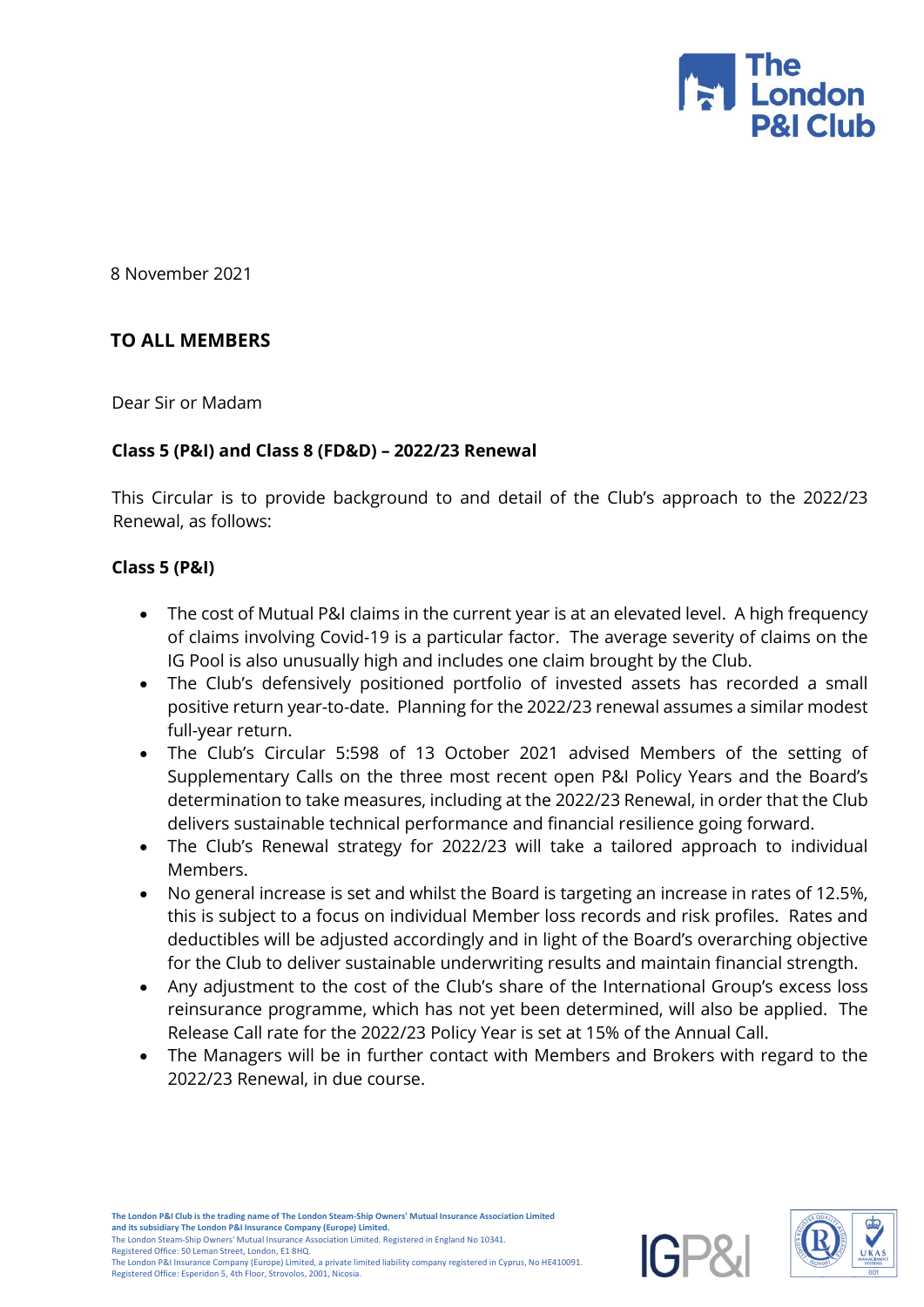## **Class 8 (FD&D)**

- The incurred cost of claims after six months of the current year is one of the higher cost H1 periods in recent years, but not necessarily an outlier. There has also been an upward trend in FD&D claims costs over recent years, during which time premium levels have been under pressure. In the circumstances, the Board determined that as with the P&I Class no general increase is set and whilst it is targeting an increase in rates of 12.5%, this is subject to a focus on individual Member loss records and risk profiles. Ratings and deductibles will be adjusted accordingly and in light of the Board's overarching objectives for the Club to produce sustainable underwriting results and financial resilience. For Members with adverse records more significant increases to rates and amendments to terms will be applied as appropriate.
- The Release Call rate for the 2022/23 Policy Year is set at 15% of the Annual Call. The Managers will be in further contact with Members and Brokers with regard to the 2022/2023 Renewal, in due course.

# **Open Policy Years and Release Calls**

## **Class 5 (P&I)**

The Board's decisions regarding open Policy Years and Release Calls are set out in the Club's Circular 5:598 of 13 October 2021.

### **Class 8 (FD&D)**

**2018/2019**: The year shall be closed without further Call.

**2019/2020**: The three instalments of the Annual Call have been debited. No further Call is anticipated. The year will be considered for closure by the Board in October 2022, in the usual way.

**2020/2021**: The three instalments of the Annual Call have been debited. No further Call is anticipated.

**2021/2022**: Two of the three instalments of the Annual Call have been debited. The final instalment will come due on 30 November 2021, as previously advised.

### **Release Calls**

The Release Call rates for Class 8 in respect of the remaining open Policy Years were also reviewed by the Board and are as follows:

### **Class 8**

| 2019/2020 | 5.0% of the Annual Call  |
|-----------|--------------------------|
| 2020/2021 | 12.5% of the Annual Call |
| 2021/2022 | 15.0% of the Annual Call |